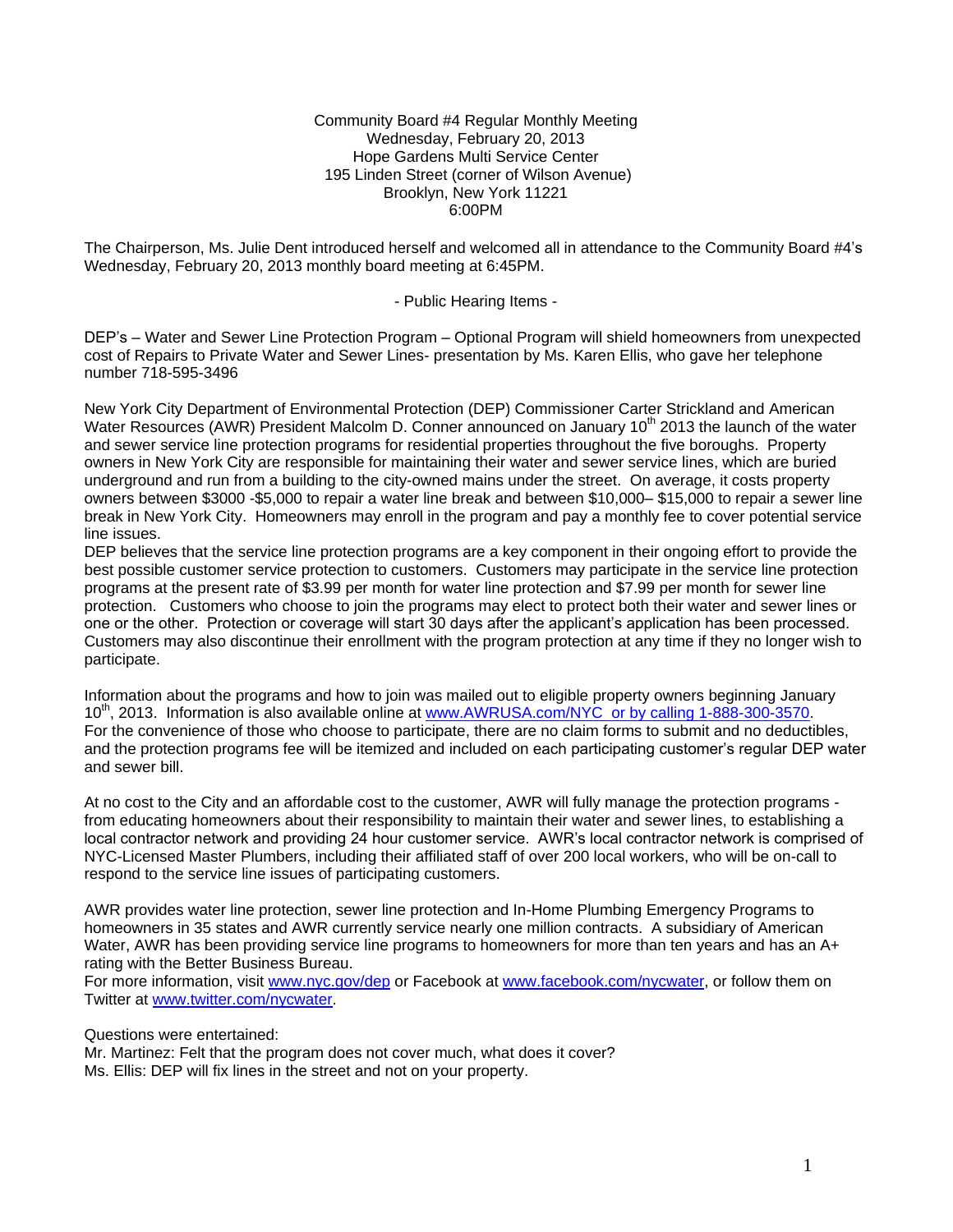Mr. Rubio: If the property owner's sidewalk is broke due to the repairs of the sewer lines or water lines does AWR repair them.

Ms. Ellis: If the sidewalk needs to be repaired after work is done, the sidewalk will only be repaired to what is graded by the Department of Transportation (DOT).

Ms. Dent thanked Ms. Ellis for the information provided during the public hearing.

The Chairperson, Ms. Julie Dent asked the District Manager, Ms. Nadine Whitted to call the first roll call. **Roll Call:** 30 members present constituting a quorum.

## **Chairperson's Report: 7:25PM**

The Chairperson, Ms. Julie Dent introduced herself and welcomed everyone in attendance to the February 20<sup>th</sup> 2013 meeting.

Ms. Dent asked for a moment of silence in remembrance of Pastor Rebecca Williams who made her transition on Tuesday, February 12, 2013. Pastor Williams presided at the Christ Temple of Love Church located at Chauncey Street and Evergreen Avenue for many years. Many young people and adults alike referred to her as "My Pastor". Her funeral service will be held on Saturday, February 23, 2013 at the Rugged Cross Church located at Lafayette and Patchen Avenues at 2:00PM.

Ms. Dent asked for the acceptance of the agenda with any necessary corrections. The agenda was accepted by Ms. Lucy Belardo and second by Ms. JoAnne Grant. All board members present were in favor.

Ms. Dent asked for the acceptance of the previous meeting's minutes with any necessary corrections. The previous meeting's minutes was accepted by Ms. Maria Gomez and second by Ms. Elvena Davis. All board members present were in favor.

### Chairperson's Report

Ms. Dent asked that the Elected Officials and /or their representatives introduce themselves and state their respective address and telephone numbers.

- 1) Michael Olmeda Representing Senator Martin M. Dilan, 786 Knickerbocker Avenue, 718-573-1726
- 2) Debra Dilan Representing NYS Comptroller Thomas DiNapoli, 59 Main Street, 212-383-2665
- 3) Yanuski Rodriquez Representing District Attorney Charles Hynes, 350 Jay Street, 718-250-2565
- 4) Celeste Leon Representing Assemblyman Rafael Espinal, 840 Jamaica Avenue, 718-235-5627

Representatives from City, State or Federal Agencies:

- 1) PO Damarys Franco, 83<sup>rd</sup> Precinct Community Affairs Unit, 480 Knickerbocker Avenue, 718-574-1697
- 2) PO Natalie Robinson, 83rd Precinct Community Affairs Unit, 480 Knickerbocker Avenue, 718-574-1697
- 3) Judy Kamilhor, Brooklyn Public Library, 10 Grand Army Plaza, 718-230-2014
- 4) William Fitchett, FDNY Battalion Chief Battalion 28, 392 Himrod Street, 718-965-8328
- 5) Karen Ellis DEP, 5917 Junction Blvd., 718-595-3496
- 6) Maggie Mangual Wyckoff Heights Hospital, 342 Stanhope Street, 718-508-4669
- 7) Zulma Novoa NYC Department of Mental Health & Hygiene, 485 Throop Avenue, 646-253-5855
- 8) Beryl Williams TBHC, 121 Dekalb Avenue, 718-250-8344
- 9) Barbara Michalska CAMBA, 885 Flatbush Avenue, 718-287-0010

Brooklyn Borough President Markowitz hosts and chairs monthly meeting entitled: Brooklyn Borough Boardwhere Chairpersons' representing the 18 Community Districts in Brooklyn are present to discuss and learn of items impacting the borough. The items discuss may be new initiatives and or programs. The February Borough Board meeting discussed these items:

- FEMA document which discussed the benefits of FLOOD INSURANCE verses DISASTER ASSISTANCE.
- COMPETITION THRIVE A unique competition seeking original, innovative strategies and programs that help immigrant entrepreneurs succeed in business. Competition Thrive should be groundbreaking concepts enabling immigrant entrepreneurs to start, operate and expand their businesses in New York City. Round 1 - \$25,000 awarded to five semi-finalists to pilot their program and create a business plan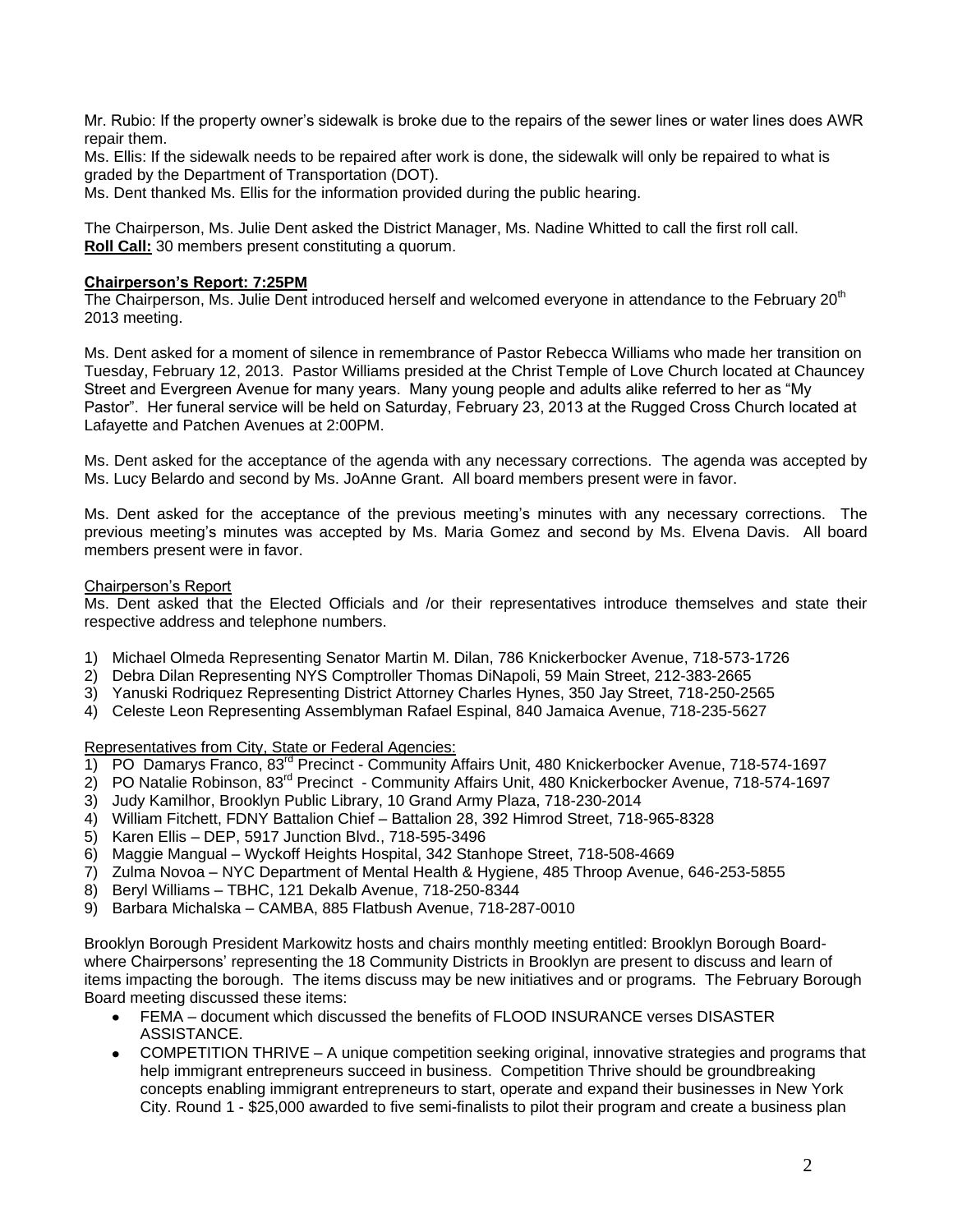Round 2 - \$100,000 awarded to the one grand prize winner plus promotional services to further scale the program

Department of environmental Protection and American water Resources – Homeowner Service Line Protection Programs – Optional Programs that will shield homeowner's from the unexpected cost of repairs to private water and sewer lines. This program has been identified by Community Board #4's Executive Committee as being important enough to be present at the next meeting as a public hearing item.

On Monday, February 10, 2013 the Transit Authority held a ceremony to re-open the Knickerbocker Avenue M Train Station. The project took six months to be completed. The work involved station repair which included rebuilding the station and mezzanine level, refurbished street as well l the platform, staircase and additional lighting. The renovated platform includes, as part of the MTA's Arts for Transit program, 28 steel structural displays designed by a Brooklyn based artist, Cal Lane. Local Elected Officials attended the re-opening: Senator Dilan, who is the Chair of the State's Transportation Committee, Council Member Reyna and Assemblyman Espinal. The Chairperson thanked Martha Brown, Robert Camacho members of Community Board #4 for attending the ceremony.

The Transit Authority is preparing for the Central Avenue Station rehabilitation, which will begin in March 2013. A local meeting of interested parties including business operators, school representatives and community leaders will take place on Wednesday, February 27, 2013 at 10AM at the Central Avenue M-Line Train Station. The District Manager and other Board Members will attend.

MESA Charter High School- A New College Prep High School in Bushwick

Apply NOW for 9<sup>th</sup> grade!!! – Information sessions for parents and students at the Dekalb Library, 790 Bushwick Avenue (corner of Dekalb Avenue) on: Wednesday, March 13<sup>th</sup> & 20<sup>th</sup> at 6:00PM and Saturday, March 23<sup>rd</sup> at 12 Noon.

Apply online at [www.mesacharter.org](http://www.mesacharter.org/) , or call 917-257-6876 to learn more

LIFE – Audrey Johnson Day Care Center: Kindergarten Admissions for the 2013-2014 School Year – March 1, 2013 is the deadline to submit application.

Ms. Dent encouraged board members to submit their re-application to the Borough President's Office if they have not already done so.

## **District Manager's Report: 7:43PM**

The District Manager, Ms. Nadine Whitted apologizes for missing the January 2013 Community Board meeting. She was sick with the FLU. She thank board member Rev. Matthew Rae for bring her fresh ginger root, fruit and tea which she says made the FLU much easier to get over. She asked all to stay home and heal if they should become ill so as to not affect others.

January 24, 2013 –Along with the Chairperson, Ms. Dent met with Captain Giordano, Commanding Officer of Transit District #33 and Commanding Affairs Officer Juanita Owens Johnson. Transit District #33 covers the following trains: J/Z, M, L, and the A.

Some issues discussed: lighting at local train stations, safety, and the need for an elevator at the Dekalb Avenue L Line Station, adjacent to Wyckoff Heights Hospital

Captain Giordano made a commitment to attend a future board meeting and public hearing to become more knowledgeable of the needs of the community.

January 25, 2013 – The former commander of the 83<sup>rd</sup> Precinct Deputy Inspector Stephen Capasso was promoted to the rank of Inspector for the NYPD. We wish him and his lovely family all the best.

### January 28, 2013

Kings County District Attorney Charles Hynes hosted his quarterly Bushwick meeting where he updated those in attendance on programs & initiatives that are available to residents of the Borough of Brooklyn.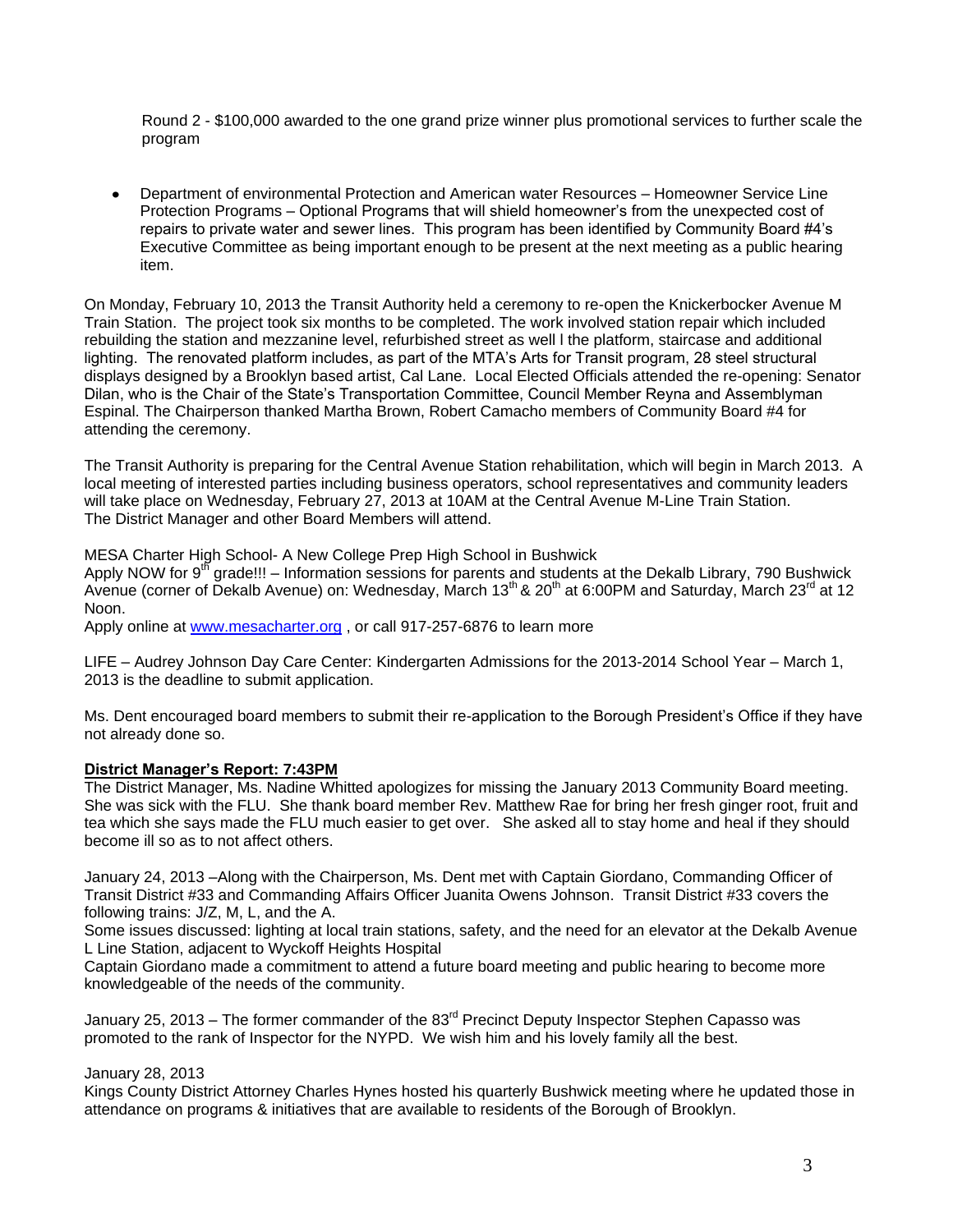The DA's office with the assistance of FDNY, DEC, NYPD, SAN and others assembled to close a recycling business on Stewart Street between Broadway and Bushwick Avenue. The Community Board had previously had taken pictures of this site and forward the pictures to the KCDA's Office

January 31, 2013 – NYS Liquor Authority held a 500 foot hearing at 1260 Myrtle Avenue. The SLA is required to call a 500 foot hearing where there are three existing full liquor licensed establishment and a fourth is requesting a full license. In this case the fourth request is coming from a known individual who through the public safety committee the NYPD suggested that no future licenses be rendered at this location.

February 1, 2013 – Met with Rev. Mark Hanna a minister in the community

February 4, 2013 – Attended the Health, Hospitals and Human Services Committee Meeting: Community Based Organization responded to a request for proposal (RFP) let by the NYC Department of Homeless Services (DHS) for the operation of two family shelters located in city owned buildings at 99 Stockholm Street and 1675 Broadway. After conferring with the DHS, it was noted that board recommendations are not a requirement. Both shelters have been in operation within the Bushwick Community for the last fifteen years under the current operation. Most probably the board would favor the community based organization of which is better known.

February 5, 2013 – Attended the Public Safety Committee Meeting

February 6, 2013 – Attended the Executive Committee Meeting

February 11, 2013 – Attended the Ceremony regarding the opening of the Knickerbocker Avenue Station on the M line.

February 13, 2013 – Chaired the District Service Cabinet Meeting, issue of concern:

- Play Street definition has been extended can occur one a week or every day of the week, for half a day or a full day. The schedule can be tailored to the needs and resources of the neighborhood
- **Each request must still meet the local requirements of the community board and the local 83<sup>rd</sup> Pct.**
- Department of Parks and Recreation No permits will be granted for local parks for the following dates: 1. Cinco de Mayo – May  $5<sup>th</sup>$
- 2. Memorial Day Weekend May 25, 26 and 27
- 3. Puerto Rican Parade Day Weekend June 7, 8 and 9
- 4. Independence Day  $-$  July  $4<sup>th</sup>$
- 5. Dominican Day Parade Weekend August 9, 10 and 11

Applications must be submitted online or in person at 95 Prospect Park West only. The Dept. of Parks is currently looking for volunteers for the Dog Run at Maria Hernandez Park and for volunteers for parks in general.

February 14, 2013 – March Operation on 18 Stewart Street – Many agencies: KCDA, NYPD, FDNY, DOB, SAN, DEC and DEP, Traffic – converged at the 83<sup>rd</sup> Pct. then to the site in question. We found that the recycling warehouse was both dangerous and unsightly. No working sprinkler system, illegal construction and the storage of recycling bottles was stored to the roof of the building and more. Ultimately, the FDNY vacated the building based on the danger it posed. The owners/workers were told to leave the property; they were only allowed to get their items.

### Attended the Civic and Religious Committee Meeting

February 15, 2013 – Attended the Annual Legislative Forum hosted by Woodhull Hospital

George Proctor Senior Vice President: Mentioned accomplishment of the health center including Women's Health Pavilion opened to meet the needs of women. He said that the Emergency Room is the gateway to the hospital. They are looking at patient experience through coordination between the ER Department and primary care services.

Current focus is quality, cost containment and health. Current budget cuts are aimed to hit the hospitals very hard. On the Federal level-Woodhull Hospital had absorbed \$30 million over the past five years. The closing of LICH and Interfaith Hospitals presents major challenges to Woodhull. The hospital needs support to protect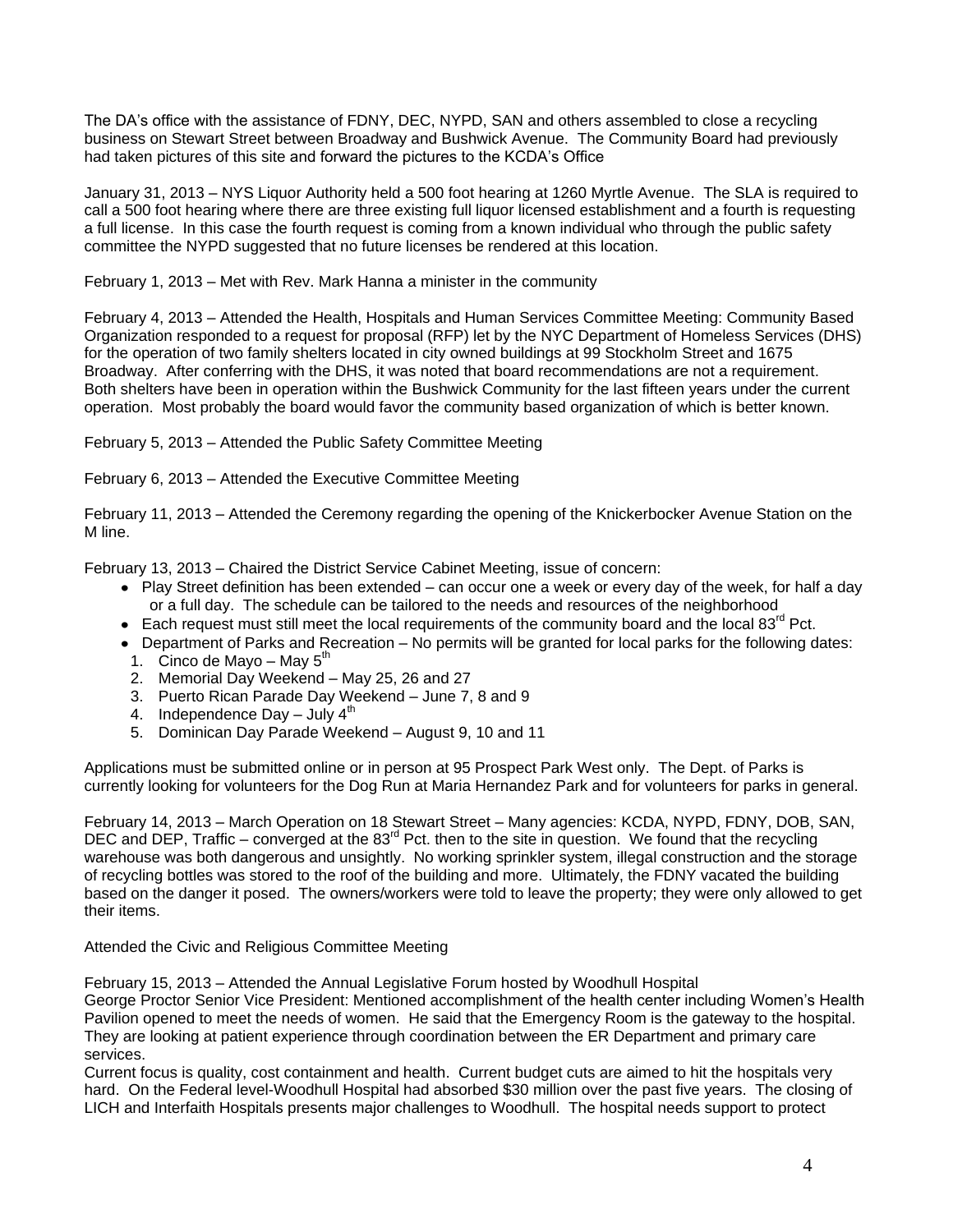communities that utilize the facility. Most of the speakers voiced the same concerns to let our elected officials know that this hospital cannot absorb any additional cuts.

February 19, 2013 – The Bushwick Making Children Important (BMCI) Coordinated by Raul Rubio and his Assistant Cynthia Velez sponsored a very informative Gang Awareness Workshop. The speaker for the event: Ed Carroll, Executive ASA Gang Bureau (KCDA) gave an excellent presentation on what parents, teachers and others should know about gangs.

Attended the 83<sup>rd</sup> Precinct Community Council Meeting – Presentation on Prescription Drugs. The primary objective of the NYPD is to preserve and protect human life. When it comes to the topic of prescription drugs, we need help. Only with your participation can they make measurable progress in reducing the incidence of the potentially harmful behavior that too often leads to terrible consequences, including physical addiction, legal problems and even death. The NYPD suggests talking to teens about this important topic, becoming better informed regarding this public health issue and take an active role in safeguarding all the medicine in one's home. For more information please go to the NYPD's website at [www.nypdcommunityaffairs.org.](http://www.nypdcommunityaffairs.org/) Proceed to the School Safety Division's dropdown screen, scroll down and click on "Combat Prescription Drugs".

# Other Issues:

Preparing for the summer season: The following dates will not be granted a street closing as per the 83<sup>rd</sup> Pct.:

- $\circ$  March 17<sup>th</sup>, March 24<sup>th</sup>, March 29<sup>th</sup>, March 31<sup>st</sup>
- $\circ$  June 6<sup>th</sup> , June 7<sup>th</sup> ,8<sup>th</sup> and 9<sup>th</sup>
- $_{\circ}\quad$  July 7 $^{\rm th}$  ,  $8^{\rm th}$  ,  $9^{\rm th}$
- $\circ$  August  $7^{\text{th}}$  ,  $9^{\text{th}}$  , 10<sup>th</sup> , 11<sup>th</sup>
- $\circ$  September 11<sup>th</sup>

A list is being developed for no activity on a specific block.

### Brooklyn Bike Patrol -

The Brooklyn, Bike Patrol is dedicated in making the women of Brooklyn feel safe as they travel through various Brooklyn neighborhoods in the evening hours 7 days a week. Just call ahead of time and a volunteer will be waiting to meet you and escort you to your destination safely. You can schedule to be met at one of the 58 train stops that are serviced or anywhere in the following Brooklyn neighborhoods including Park Slope, Prospect Heights, Fort Greene, Crown Heights, Sunset Park, Kensington, Red Hook, Windsor Terrace, Clinton Hill, Borough Park, Bushwick, Williamsburg, Bed-Sty and Carroll Gardens.

These volunteers have submitted their personal information to the 72<sup>nd</sup> Precinct, have background checks and their pictures can be found on Facebook page at wwwfacebook.com/brooklynbikepatrol. You can also follow us on twitter@bkbikepatrol

Hours of operation are: Sunday-Thursday 8:00PM-12:00AM, Friday and Saturday 8:00PM-?AM. If you need an escort please call ahead of time. If you need an escort out of the normal hours call early and they will do their best to accommodate you. The service is totally FREE and the volunteers do not accept tips. Call at 718-744-7592 or email at **Brooklynbikepatrol@gmail.com** 

## **Committee Reports: 8:06PM**

Civic and Religious Committee (CRC): Ms. Elvena Davis, Committee Chairperson, February 14, 2013, 4PM Location: 1420 Bushwick Avenue, Suite 370, Brooklyn, NY 11207

Due to the Super Storm Sandy school will be in session on Brooklyn Queens Day, Thursday, June 6<sup>th</sup>. Rather than to change the date of the parade the committee is hopeful that after reaching out to the district's school this day can be utilized as a field day for the students.

The theme of the parade is: "Shape Up Bushwick!!!"

Location: Irving Square Park

Two Major highlights for this year's event:

- 1. Cornell Cooperative Extension preparing healthy snacks (requiring no cooking)
- 2. An exercise program at the park which we are currently investigating for an organization/agency to fund at least two or three days per week for a couple of hours per day

The next CRC meeting will be held on Thursday, March  $14<sup>th</sup>$  at  $4:00PM - 1420$  Bushwick Avenue, Suite 370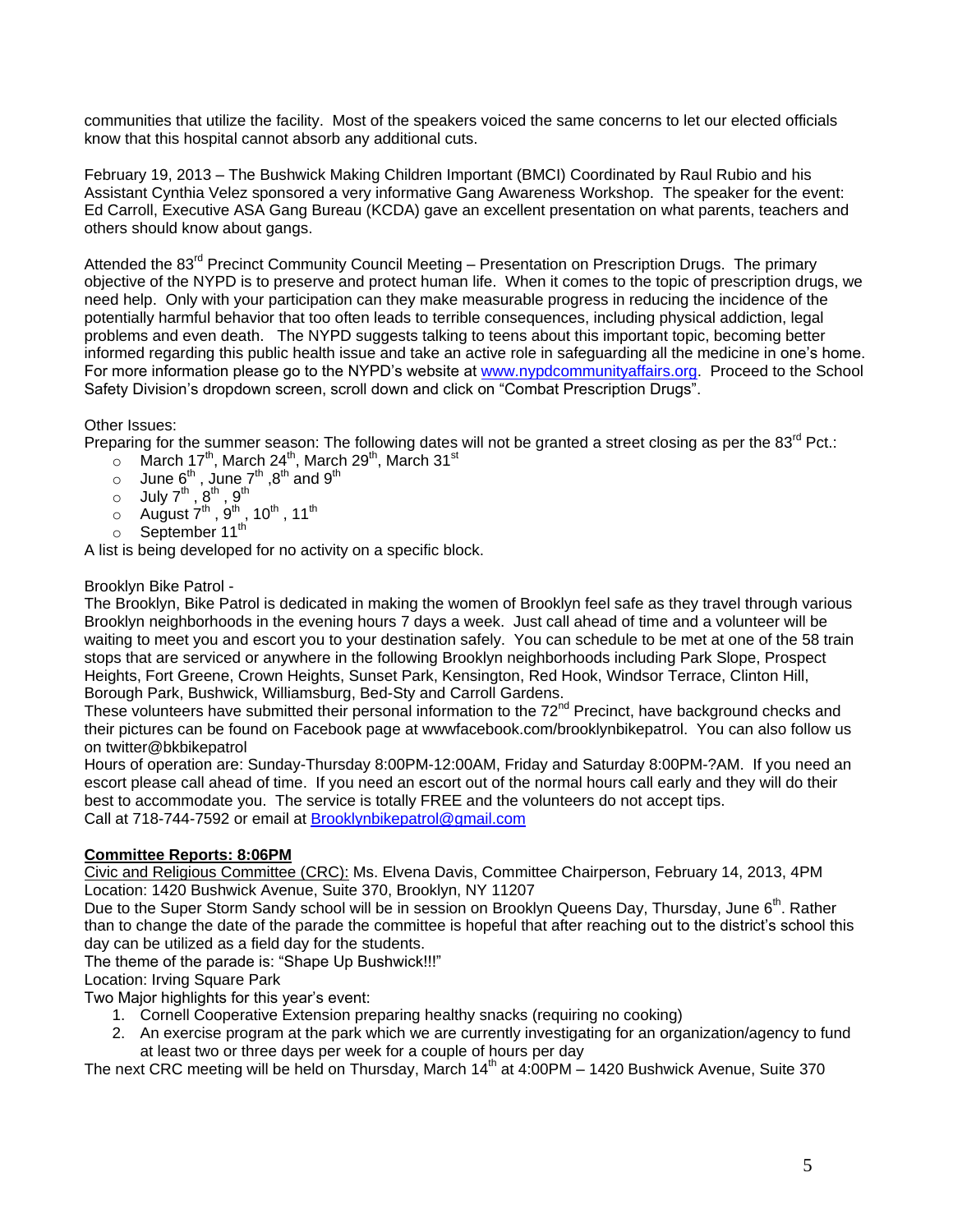Health, Hospital & Human Services Committee (HHH): Ms. Mary McClellan, Committee Chairperson, February 4, 2013, 4PM

Location: 1420 Bushwick Avenue, Suite 370, Brooklyn, NY 11207 Items Discussed:

1) NYC – Department of Homeless Services (DHS) Request for Proposal (RPF) Transitional Shelters – For Family Shelters at city-owned facilities: 1675 Broadway and 99 Stockholm Street currently operated by the Salvation Army and SCO respectively. The purpose of the proposal is for the DHS to seek vendors to operate the Tier 11 city-owned family residences by providing temporary housing accommodations and social services to homeless families until permanent housing alternatives becomes available.

The following organization addressed letters to the board of their intent to apply for the RFP:

- a) The SCO Family of Services, the current operator of the 99 Stockholm Street Family Residence. The SCO has operated there for the past 19 years.
- b) The Salvation Army current operators of the Bushwick Family Residence located at 1675 Broadway since 1995
- 2) Multi-Cultural Initiative, American Heart Association: Ms. Lula Mae Phillips-Weill Cornell Medical College NY Presbyterian Hospital.

Ms. Phillips spoke on the program where the hospital and the American Heart Association are interested in bringing services to area where the American Heart Association has little contact.

Through a linkage at P.S. 274 established through Ms. McClellan the HHH Committee Chairperson, an afterschool program is being developed for exercise for children and parents involving the American Heart Association.

The next meeting of the HHH Committee will be held in conjunction with the CRC Committee in planning the board's annual Brooklyn Queens Day Parade.

SINCE THE MEETING WAS HELD THE FOLLOWING ORGANIZATIONS SENT LETTERS STATING THEIR INTENTIONS TO APPLY TO DHS:

ARTC- Addiction Research Treatment Center, Stockholm Residence URI- Urban Resource Institute, Letter didn't indicate address Samaritan Village – Bushwick family Residence

Parks & Recreation Committee (PRC): Mr. Robert Camacho, Committee Chairperson, Tuesday, February 19, 2013, 3PM

Location: 1420 Bushwick Avenue, Suite 370, Brooklyn, NY 11207

Due to Mr. Camacho attending three meetings on Tuesday, February 19<sup>th</sup> (10AM, 3PM and 6:30PM) the PRC report will be tabled until next month's meeting.

The District Manager stated that the parks are used not just to play baseball.

A Million Tree Initiative: Trees are available for planting, however you must agree to take care of the tree.

The Community Board is working closely with the Police Department and schools so that the children can utilize the parks.

A representative from Councilwoman Diana Reyna office would like to put together a brochure that will list the recreational services in the community.

Public Safety Committee (PSC): Ms. Barbara Smith, Committee Chairperson, Tuesday, February 5, 2013, 6PM, Location: 83<sup>rd</sup> Pct., 480 Knickerbocker Avenue (Muster Room), Brooklyn, NY

Members Attended: Barbara Smith, Elvena Davis, Mary McClellan, Gladys Puglla, Rev. Grace Aytes, Miriam Lamboy, Linda McKinley, Victoria Fernandez

Others Attending: Nadine Whitted- District Manager, NYPD Police Officers: D. Franco & N. Robinson, NYS License Requesters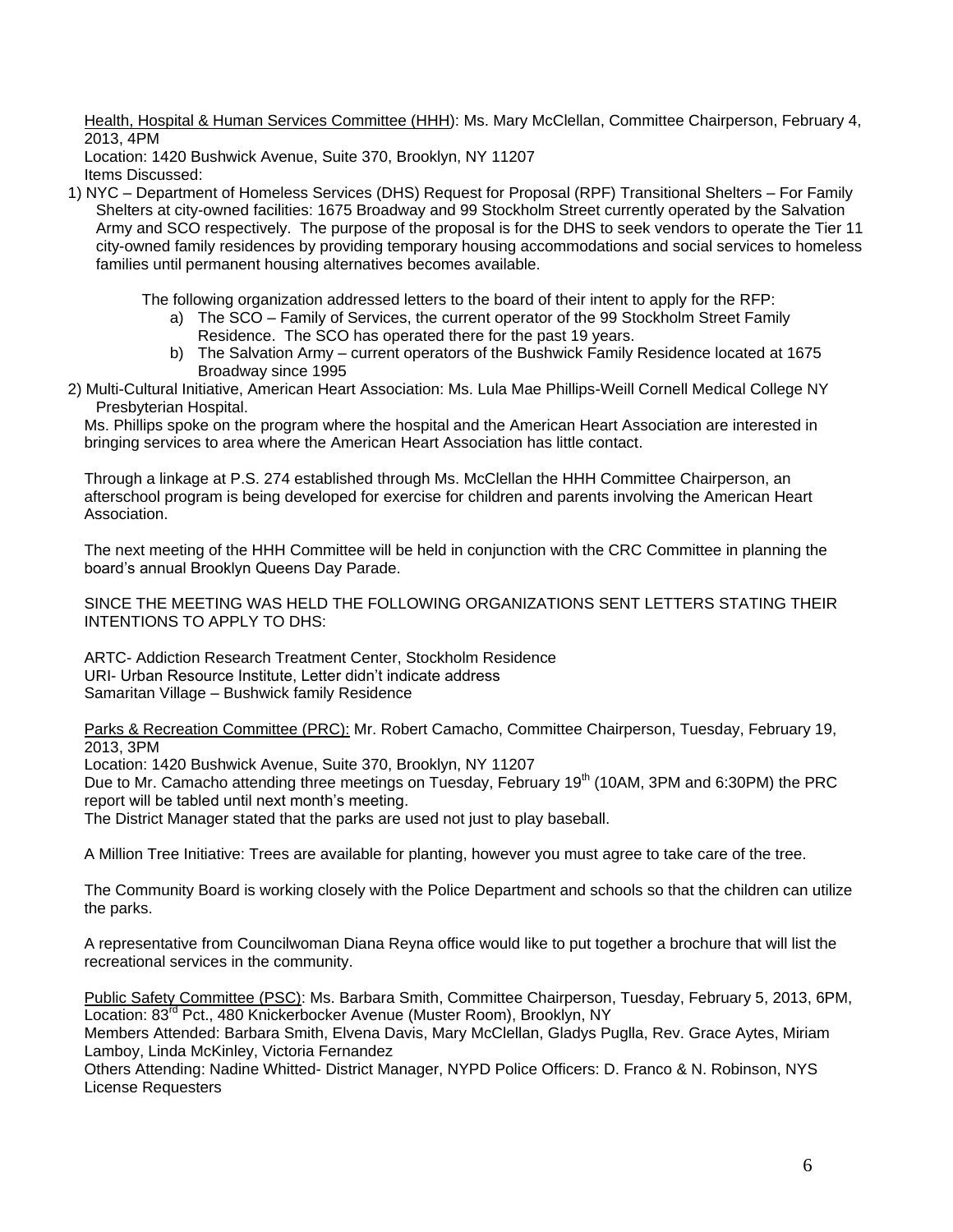Item Discussed:

NYS Liquor Authority License Requests

- 1. Ben Warren and Gina Leone 50 Wyckoff Avenue Approved
- 2. Leonardo Molina 234 Starr Street ON Hold
- 3. Jonathan Richardson -929 Broadway On Hold
- 4. Mahadeo Balkeran 1525 Myrtle Avenue Approved
- 5. Pascual Serrano 199 Knickerbocker Avenue Approved with hours 10AM to Midnight
- 6. Jaime Schmitz & Shana Bellot 425 Troutman Street Approved with condition of closing at 12 Midnight on Sundays

Update: NYPD 83<sup>rd</sup> Pct. requested that CB #4 not submit recommendations from January PSC meeting until 83<sup>rd</sup> Pct. preformed site visits. The results of the inspections are as follows: 173 Irving Avenue - Approved 603 Bushwick Avenue – Approval without outside garden which is actual another address 1089 Broadway – On Hold 428 Troutman Street – On Hold

Youth and Education Committee (YEC): Ms. Virgie Jones, Committee Chairperson, Tuesday, February 12, 2013 Location: 1420 Bushwick Avenue, Suite 370, Brooklyn, NY 11207 Members Attending: Virgie Jones, Sharline Moore, Lucy Belardo, Linda McKinley

Others Attending: Nadine Whitted, Lizette Singh-Early LIFE Children's Margery Cooper I.S. 562 1) Under the NYC Early Learn Program the Early LIFE Children Center - 1175 Gates Avenue (formerly the Roundtable Child Care Center) is contracted through ACD. Ms. Lizette Singh-Program Director presented the philosophy of the center as a creative curriculum that fosters the development of the whole child through small and large group activities. The center's focus is building on safety, health, stimulating the environment and collaborative relationships between parents and the community at large.

Since taking over the program in October, there are 52 students enrolled. The program's capacity is 125. The current staff includes: 6 certified teachers, 6 assistant teachers, 4 full-time teacher's aide and 2 part-time teacher's aide.

Ms. Singh informed the committee that they are currently looking to fill an administrative position at the center. In terms of the fees charged – ACD determines based on sliding scale. Fees can range from \$0 to \$125 per week. She also noted that parents attending school to obtain GED or trade are eligible.

The committee suggested that Ms. Singh contacts the various programs within the district which offer GED and other skills to parents looking for child care placement. Enclosed with the YEC report was a brochure of the program offered by Early LIFE.

2) Margery Cooper – Interim Principle spoke concerning I.S. 562, Evergreen Middle School -125 Covert Street (Anna Gonzalez Complex which currently comprises I.S. 296, I.S. 296, Achievement First and District 75 School) will be the replacement school when I.S. 296 closes the doors. Under the Office of Small Schools I.S. 562 will grow with a maximum enrollment of 160 students. They are currently at 150 students. The Special Education Population at 24% and the ESL- Bi-lingual Population 17%. They will consist of small classes with two teachers per class. They opened with  $6<sup>th</sup>$  graders this year.

### **Recommendation: 8:25PM**

 Motion to accept the PSC report as presented was moved by Mr. Cyril Joseph and second by Ms. Martha Brown. All members present were in favor. Motion moved.

According to the By Laws any board member that missed 3 or more consecutive meetings throughout the year are to be mailed a certified letter stating their missed board meetings and requesting the member in question to appear at the next scheduled board

meeting. 16 Certified letters were mailed to board members. Anyone not present at the next regular scheduled board meeting as requested are to be removed from the board as per the By Laws. Members to be removed are:

1) Laura Braslow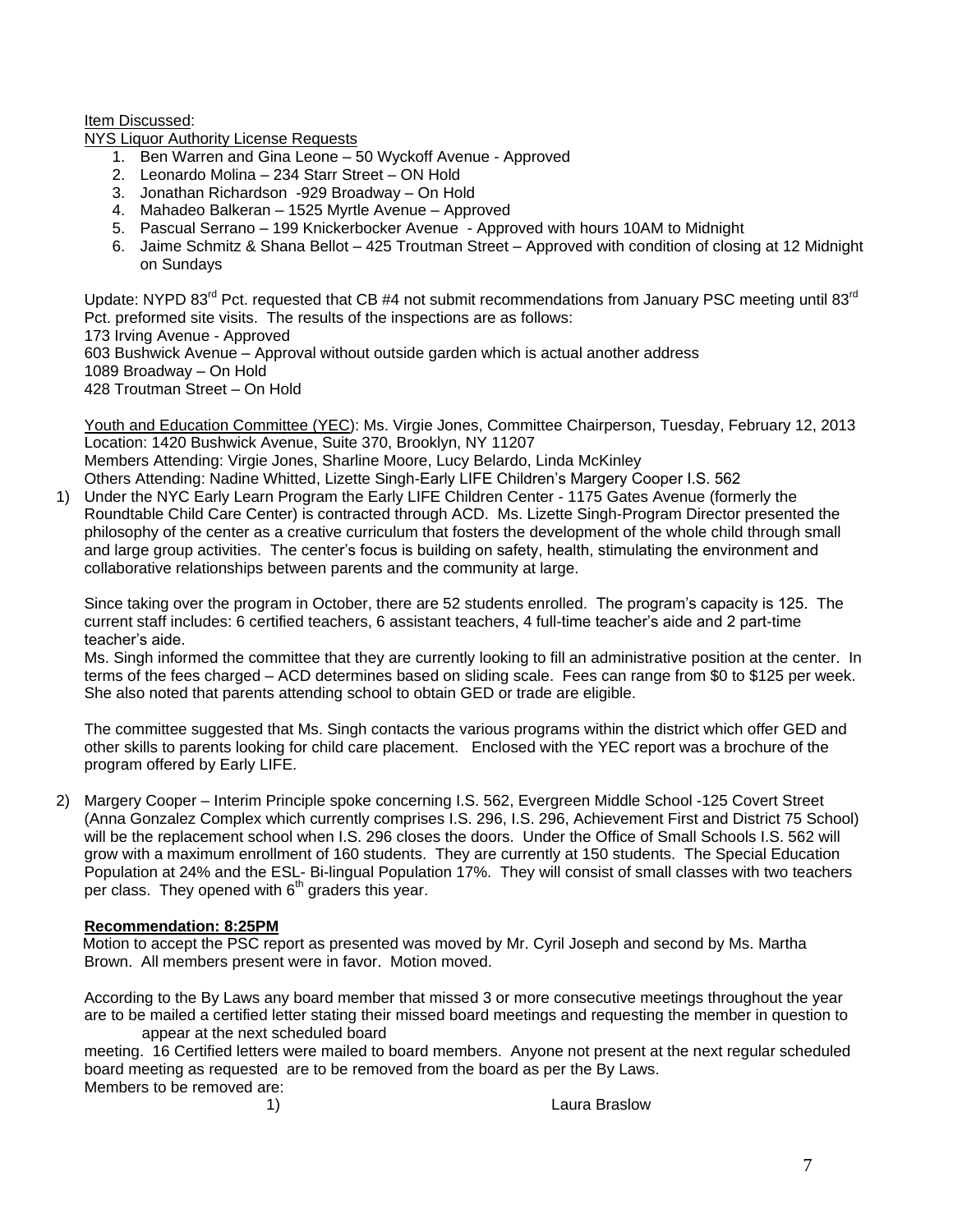| 2)<br>3)<br>4)<br>5)<br>6)<br>7)<br>8) | Francheska Howard<br>Mary Littlejohn<br>Omar Lopez<br><b>Margaret Nieves</b><br>Lola Robinson<br>Saundria Simmons<br>Sonia Suarez |
|----------------------------------------|-----------------------------------------------------------------------------------------------------------------------------------|
| 9)                                     | Brenda Lee Tramble -Johnson                                                                                                       |
|                                        |                                                                                                                                   |

A motion was made by Linda McKinley to remove the above names as members of the board; in accordance with the By Laws. The motion was seconded by Mr. Robert Camacho. The following members abstained: Julie Dent, Raul Rubio and Cirilo Nunez. Motion was duly carried.

# **Announcements:**

Judy Kamilhor, Brooklyn Public Library: Computer Classes in March at the Washington Irving Branch and the Dekalb Avenue Branch Washington Irving Branch reopening on March 4, 2013 Learn Computer Basics & Beyond: Tuesdays, 2-3PM -Dekalb Library Learn Internet and Email Topics: Wednesdays 6-7PM – Dekalb Library Tuesdays, 3-4PM- Washington Irving Library Learn Teen Tech Time: Wednesdays, 3:30-5PM – Dekalb Library Fridays, 4-5PM (No session 3/1)

Arthur Samuels, MESA Charter High School: A New College –Prep High School in Bushwick Apply now for 9<sup>th</sup> Grade! Information sessions for parents and students at the Dekalb Library, 790 Bushwick Avenue on:

|                                                                       | Wednesday, March 13, 6PM   |
|-----------------------------------------------------------------------|----------------------------|
|                                                                       | Wednesday, March 20, 6PM   |
|                                                                       | Saturday, March 23, 12NOON |
| ply opling of www.massacharter.org or coll 017.257 6076 to loarn more |                            |

Apply online at [www.mesacharter.org](http://www.mesacharter.org/) or call 917-257-6876 to learn more

Travis Trench- EcoStation NY: Current Apprenticeship Opportunities Include: Compost Apprentice, Greenhouse Apprentice, SIP (Sub-Irrigated Planter) Project Lead Apprentice and Beekeeper

To be considered for an apprenticeship, complete the online application form at: [www.EcoStationNY.org/opportunities](http://www.ecostationny.org/opportunities) and send the application along with your resume (resume is not required if you do not have one)

NYPD Officer D. Franco, 83<sup>rd</sup> Pct. Community Affairs: Openings for School Crossing Guard- applications available at the precinct.

SAFE SURRENDER: Friday, March 29 & Saturday, March 30, 2013, Mt. Pisgah Baptist Church, 212 Tompkins Avenue, Brooklyn, NY (Corner of Dekalb Avenue), 9AM-3PM

The Court and Defense Attorneys will be available to resolve any outstanding summons warrants including: Unlawful possession of Marijuana, Unlawful Possession of alcohol under the age of 21, consumption of alcohol in public, Unlawful possession of handcuffs, littering, riding a bicycle on the sidewalk, making unreasonable noise, animal nuisance, failure to have a dog license, unleashed dog, spitting, trespass, disorderly conduct, loitering, in the park after closing, failure to comply with a posted sign in the park, etc… For more information call: 718-250-3888 or [www.projectsafesurrender.org](http://www.projectsafesurrender.org/)

Corbin Carroll, National Association of Letter Carriers Need your Support!!!

Kings County District Attorney's Office, Charles J. Hynes: Call for Entries! The 3<sup>rd</sup> Annual Legal Lives Anti-Bullying Video Contest

Brooklyn residents in grades 4-9 are eligible to enter. Create a 90 second video that answers one of the following